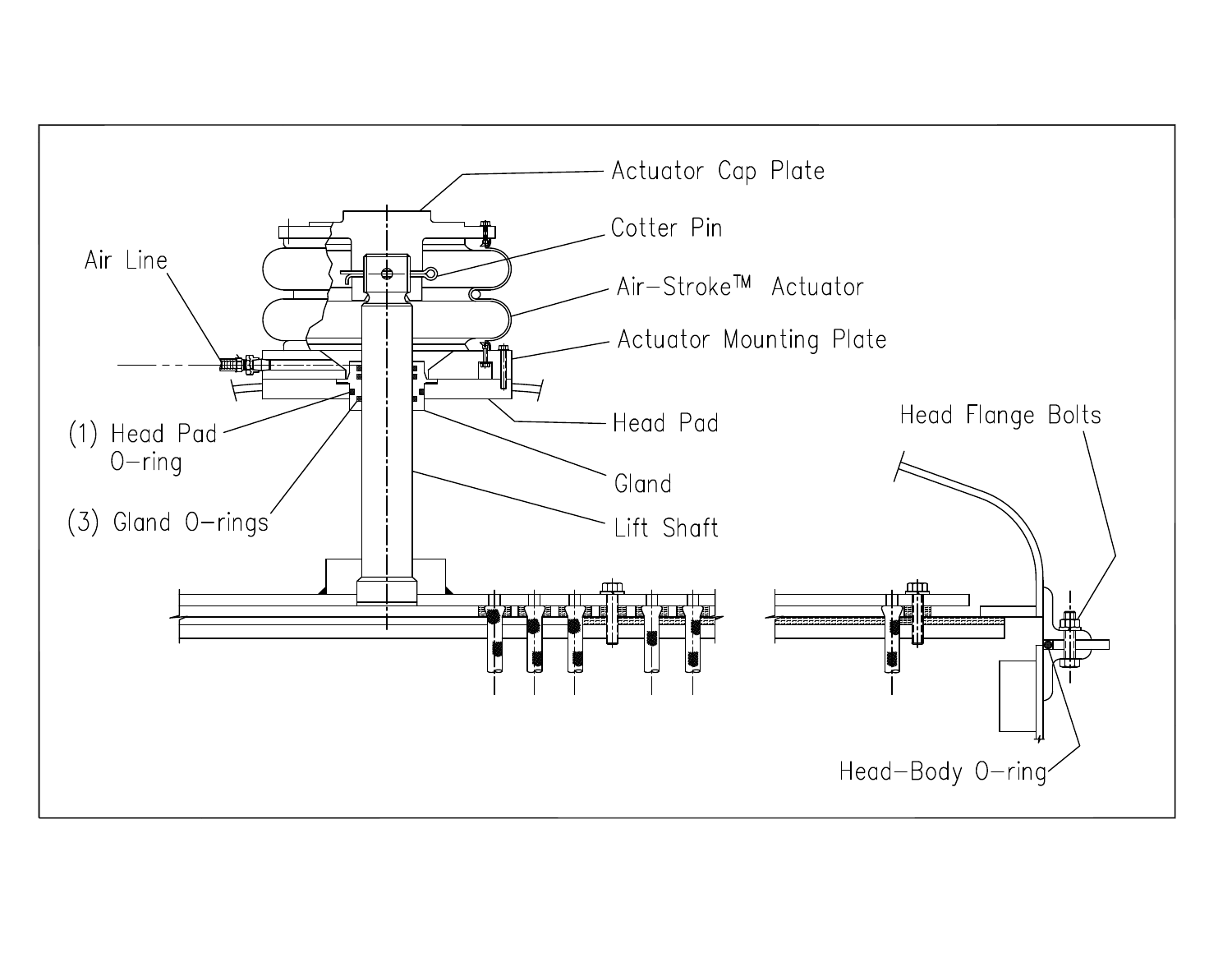## **DISASSEMBLY-REASSEMBLY SEQUENCE HEAD ASSEMBLIES, AIRSTROKE**

## **IS 5868 A**

- 1. Power down the system, switch appropriate electrical disconnects to their "OFF" position. Hydraulically isolate filter influent and effluent from water sources. Valve "OFF" pneumatic air supply to filter; unload pressure regulator to zero pressure.
- 2. Disconnect air line(s) from actuator mounting plate.
- 3. Remove nuts and lock-washers from actuator cap plate.
- 4. Compress the Air-Stroke™ actuator and remove the cotter pin from the actuator cap plate collar.
- 5. Unscrew the cap plate from the lift shaft.
- 6. Remove the bolts securing the actuator mounting plate to the filter head pad.
- 7. Carefully pry the actuator mounting plate loose from the head pad, taking care not to damage the sealing surface. The actuator and mounting plate may now be removed as a unit.
- 8. Remove the head pad O-ring.
- 9. Remove all head flange bolts, nuts and lock-washers. Mark head-to-body orientation.
- 10. Using a hoist (EC 225 500 S minimum rating 500 lbs., EC 700 2100 minimum rating 750 lbs.) lift the filter head vertically to clear the lift shaft, taking care not to damage the bronze gland on the lift shaft threads. Store head on wood blocks away from work area, using care not to scratch the machined under-surface of the sealing flange.
- 11. Remove the head-body O-ring and stainless steel clamping ring.
- 12. Clean the body flange with Scotch-Brite™ to bare metal and rinse with clean water.
- 13. Clean the underside of the actuator mounting plate, removing any remaining silicone rubber, again with Scotch-Brite™.
- 14. Remove the bronze gland from the head by gently tapping it out using a wooden mallet or block of wood with a hammer.
- 15. Remove the (3) O-rings from the gland using a suitable O-ring-removal tool or a paperclip.
- 16. Clean the gland using brake-parts cleaner or similar appropriate solvent, removing internal grease and any remaining silicone rubber from the flange underside.
- 17. Clean the head pad and gland counterbore with Scotch Brite™, removing any remaining silicone rubber.